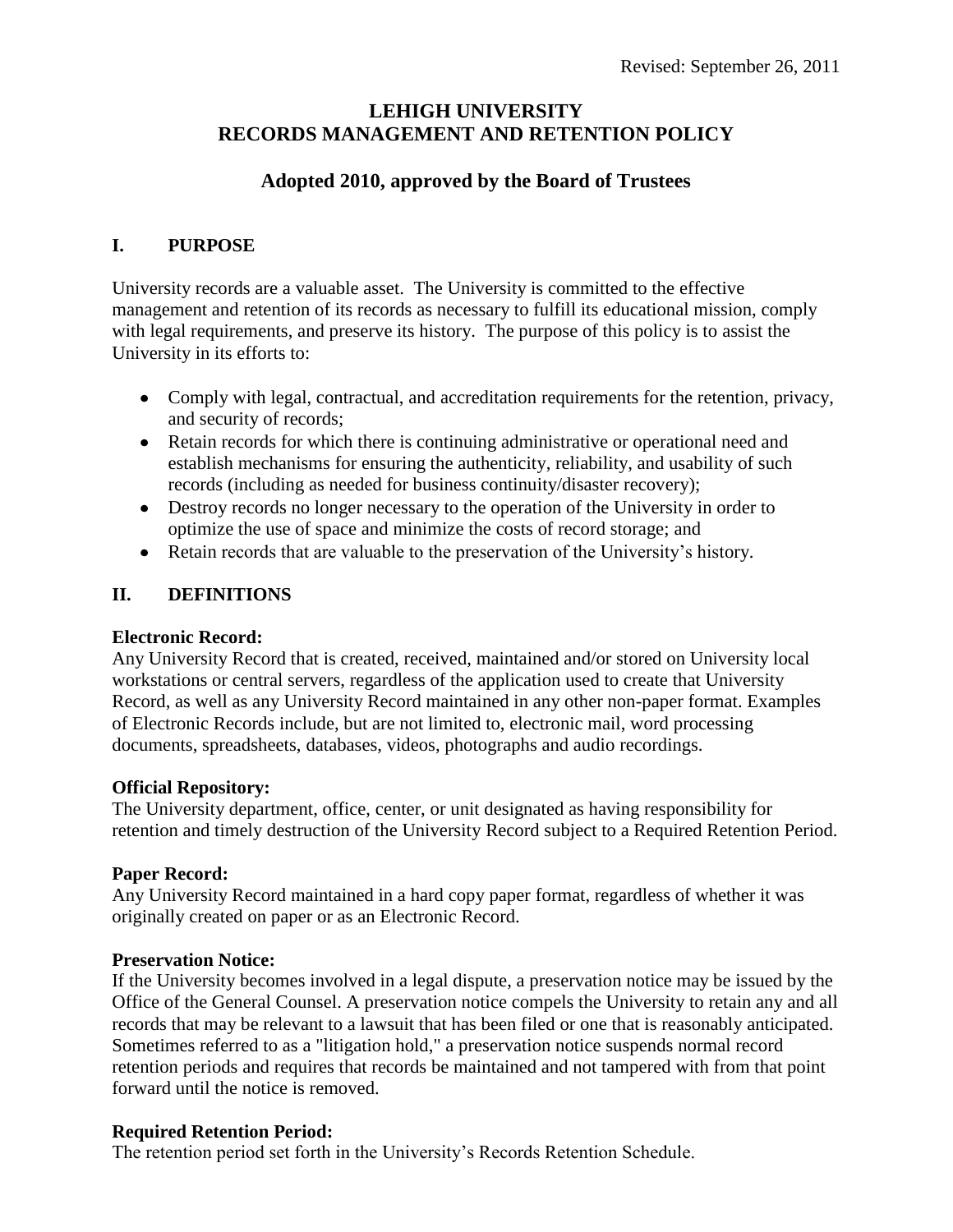#### **University Record:**

Electronic and Paper Records, collectively.

## **III. RECORD RETENTION: LOCATION (OFFICIAL REPOSITORY) AND RETENTION PERIODS**

The Appendix to this Records Management and Retention Policy lists the general types of University Records, the Official Repository of such records within the University, and the Required Retention Period for such records maintained by an Official Repository. Once the retention period expires, the covered record maintained by the Official Repository should be properly destroyed. The Official Repository may retain a University Record beyond the Required Retention Period if good cause exists for doing so. In that situation, the Official Repository will ensure that the University Record is destroyed in accordance with this policy once the need for its extended retention ends.

Federal and state laws, regulations and best practices require that the University adhere to certain record retention requirements and periods of retention. The appropriate time periods for record retention are record-specific and are subject to ongoing modification from time to time by government statute or regulation, judicial or administrative consent order, private or governmental contract, pending litigation or audit requirements. Such modifications supersede the retention period for the applicable record stated in the Appendix to this Policy. A temporary modification of a Required Retention Period or suspension of record destruction required for any of these reasons will be accomplished by a notice sent out to affected University departments by the Office of the General Counsel, the Office of Internal Audit, the Controller's Office, or the Office of Research and Sponsored Programs. A permanent modification of a retention period will be accomplished by amending Appendix A.

No list of University Records can be exhaustive. Questions regarding the retention period for any specific University Record or category of records not included in the Appendix to this Policy should be directed to the Office of the General Counsel.

### **IV. DEPARTMENTAL RECORDS MANAGEMENT**

Each University department should designate a records manager who is familiar with this Records Management and Retention Policy and who will assume responsibility for:

- Restricting access to confidential records and information to those who need access to such records for the appropriate performance of their job responsibilities;
- Informing and educating staff within the department on proper record management practices; and
- Coordinating the destruction of records as provided by this Policy.

The General Counsel's Office is available to advise and assist individual departments to implement these requirements.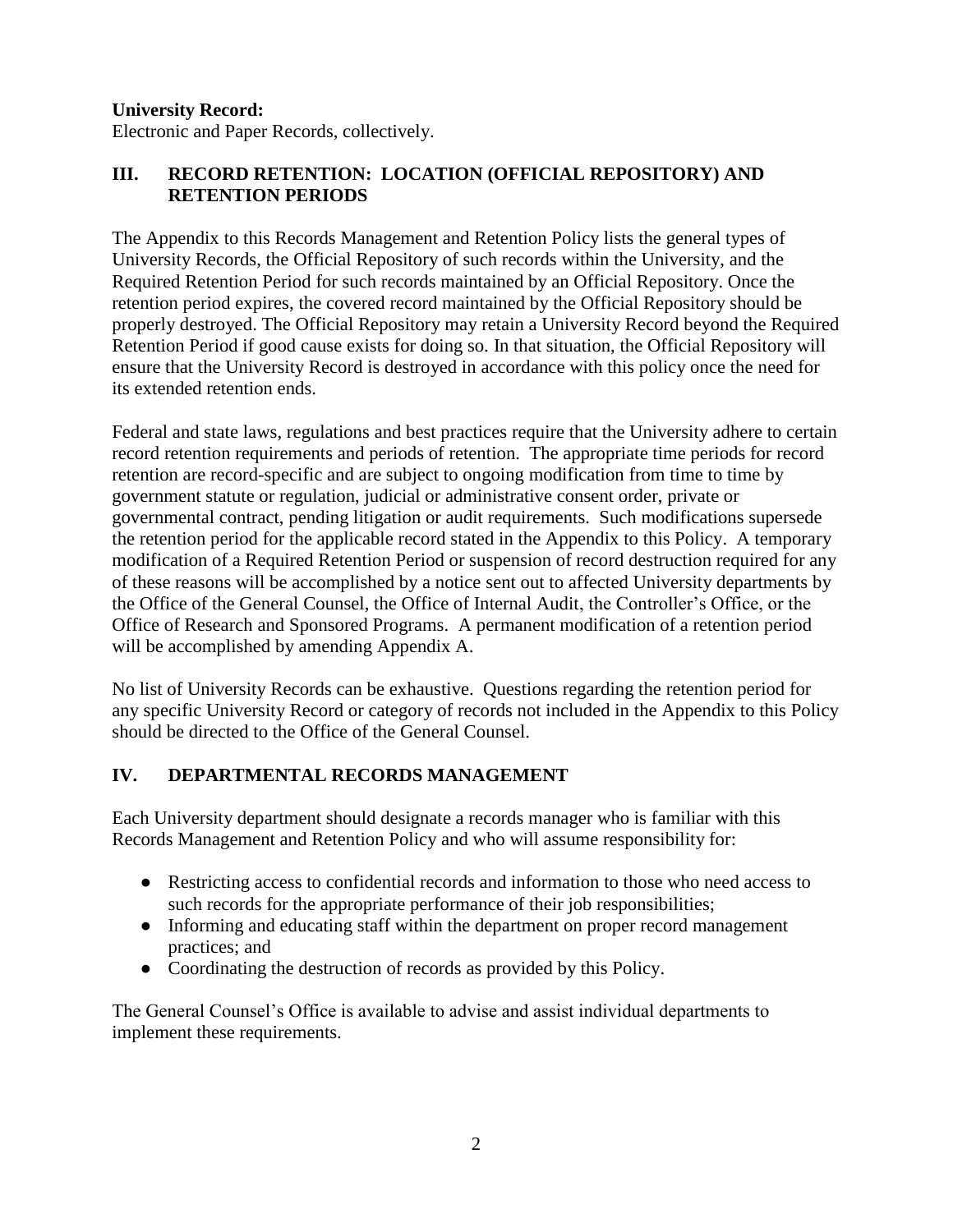## **V. SAFEGUARDING RECORDS CONTAINING CONFIDENTIAL INFORMATION**

Many records subject to record retention requirements contain confidential information (nonpublic information including, but not limited to, name, address, social security number, bank account numbers, financial or financial aid information, student identification numbers, medical information, employment information, etc.). Such records are protected by federal and state statutes including the Family Educational Rights and Privacy Act (FERPA), the Gramm-Leach-Bliley (GLB) Act, and the Health Insurance Portability and Accountability Act (HIPAA). Any record that contains confidential information should also be treated in accordance with University and departmental data security policies and procedures.

The records manager of a department should ensure that active and inactive financial records (paper and electronic) are stored in a secure location. The storage location must provide appropriate confidentiality and protection from unauthorized inspection, theft, and physical damage due to a fire, water, natural disaster. The records manager should use sound judgment in restricting access to financial records, giving consideration to the degree of confidentiality warranted for such records.

### **VII. ELECTRONICALLY STORED INFORMATION**

The ease with which electronically stored information may be created and the number of places where such information may be stored requires that the University manage its electronically stored information effectively, efficiently, and consistent with its legal obligations. Unless otherwise specifically set forth in this Policy, maintenance and disposition of Electronic Records shall proceed on the same basis as Paper Records.

## **VIII. DISPOSAL AND DESTRUCTION OF RECORDS**

If it is determined that, consistent with this Records Management and Retention Policy, it is appropriate to dispose of any records, they can be destroyed in one of the following ways:

- Recycle paper records that do not contain confidential information;
- Shred confidential paper records;
- Erase or destroy electronically stored information (Library and Technology Services (LTS) can assist in effectively disposing of this data); or
- Physically destroy audio, video, or film recordings

University departments that are not Official Repositories of a University Record and that retain duplicate or multiple copies of such University Records should dispose of them when there is no longer an administrative or operational need for such records.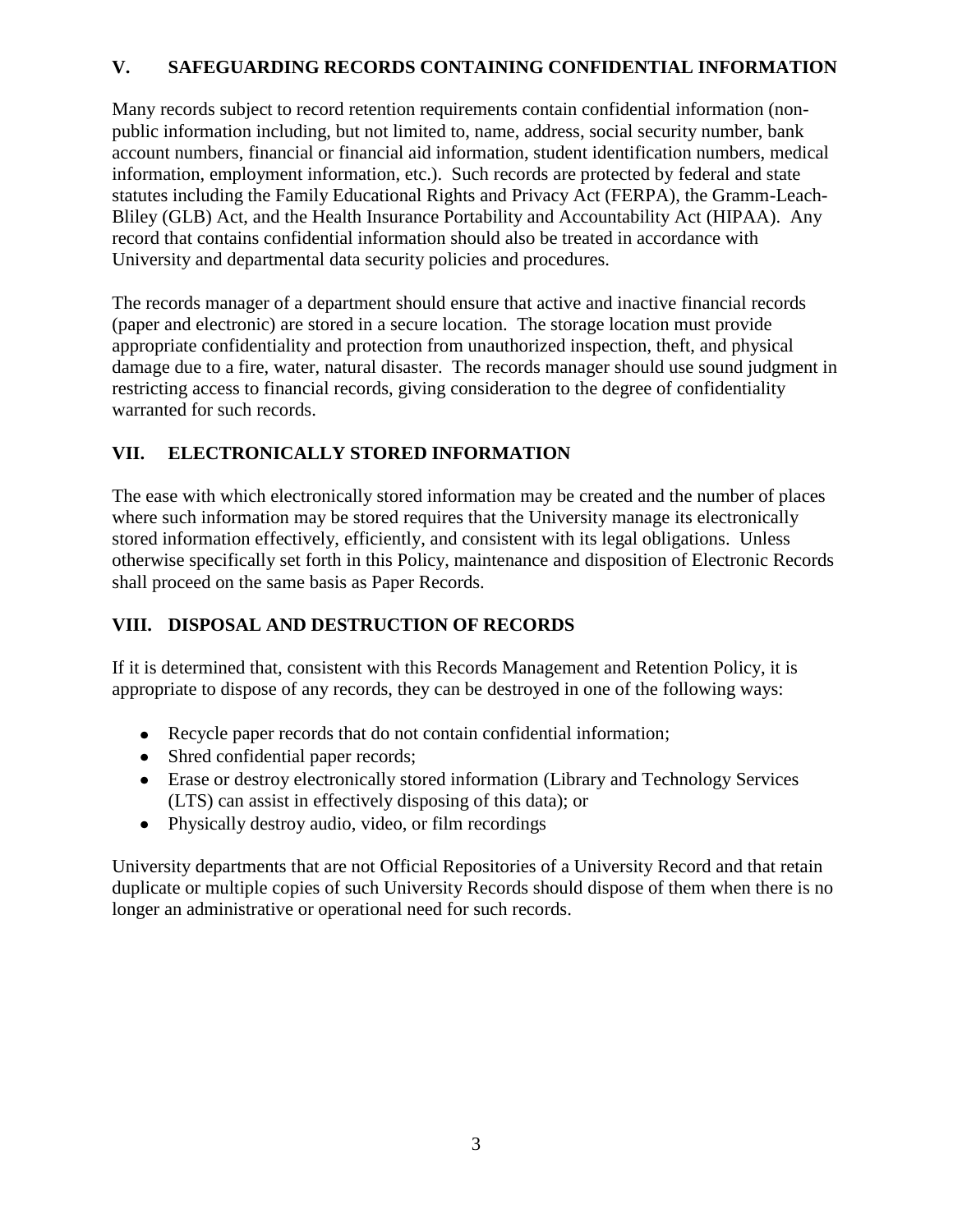|                                                        | <b>Revised:</b>                | October 5, 2011                                                           |
|--------------------------------------------------------|--------------------------------|---------------------------------------------------------------------------|
|                                                        | <b>APPENDIX A</b>              |                                                                           |
|                                                        | $O = As$ Needed for Operations |                                                                           |
| <b>Type of Record</b>                                  | <b>Official Repository</b>     | <b>Duration</b>                                                           |
|                                                        | <b>ALUMNI</b>                  |                                                                           |
| Alumni Association Board of Directors                  |                                |                                                                           |
| (Membership, Minutes)                                  | Alumni Association             | Permanent                                                                 |
| <b>Alumni Association Contracts</b>                    | Alumni Association             | Length of contract $+7$ years                                             |
| Alumni Publications (e.g. Alumni Bulletin)             | Alumni Association             | Permanent                                                                 |
| Alumni Records                                         | Alumni Association             | Permanent                                                                 |
| <b>Class Yearbooks</b>                                 | Alumni Association             | Permanent                                                                 |
| Governance Records (Articles of Incorporation, Bylaws) | Alumni Association             | Permanent                                                                 |
|                                                        | <b>ATHLETICS</b>               |                                                                           |
| <b>Coaching Staff Personnel Records</b>                | Athletics                      | 6 years from last date of employment                                      |
| <b>Facility Operations Records</b>                     | Athletics                      | O                                                                         |
| NCAA Eligibility and Compliance Records                | Athletics                      | 6 years from graduation or last date of<br>attendance, whichever is later |
| <b>Operations Records</b>                              | Athletics                      | O                                                                         |
| <b>Sports Medicine Records</b>                         | Athletics                      | 6 years from graduation or last date of<br>attendance, whichever is later |
| <b>Student Athlete Records</b>                         | Athletics                      | 6 years from graduation or last date of<br>attendance, whichever is later |
| <b>Summer Camp Records</b>                             | Athletics                      | 6 years from graduation or last date of<br>attendance, whichever is later |
| <b>Ticket Records</b>                                  | Athletics                      | O                                                                         |
|                                                        | <b>AUDIT</b>                   |                                                                           |
| Conflict of Interest Employee Disclosure Forms         | <b>Internal Audit</b>          | 10 years                                                                  |
| <b>External Audit Reports</b>                          | <b>Internal Audit</b>          | 20 years                                                                  |
| <b>Internal Audit Reports</b>                          | <b>Internal Audit</b>          | 20 years                                                                  |
|                                                        | <b>BOARD OF TRUSTEES</b>       |                                                                           |
| Board Meeting Minutes (Board of Trustees,              | Secretary, Bd. of Trustees     | Permanent                                                                 |
| Committees)                                            |                                |                                                                           |
| Governance Records (University Charter, Bylaws)        | Secretary, Bd. of Trustees     | Permanent                                                                 |
|                                                        | <b>DEVELOPMENT</b>             |                                                                           |
| <b>Annual Fund Records</b>                             | Development                    | Permanent                                                                 |
| Call Reports                                           | Development                    | 0                                                                         |
| Capital Campaign Records                               | Development                    | Permanent                                                                 |
| Cash Gift Records                                      | Development                    | Permanent                                                                 |
| <b>Endowment Agreements</b>                            | Development                    | Permanent                                                                 |
| Planned Gift Agreements                                | Development                    | Permanent                                                                 |
| Pledges                                                | Development                    | Permanent                                                                 |
| Wills/Bequests                                         | Development                    | Permanent                                                                 |
| <b>ENDOWMENT</b>                                       |                                |                                                                           |
| <b>Investment Agreements</b>                           | Investment Office              | Length of Contract $+7$ years                                             |
| <b>Investment Manager Agreements and Records</b>       | <b>Investment Office</b>       | Length of Contract + $7$ years                                            |
| <b>Investment Office Operations Records</b>            | <b>Investment Office</b>       | $\Omega$                                                                  |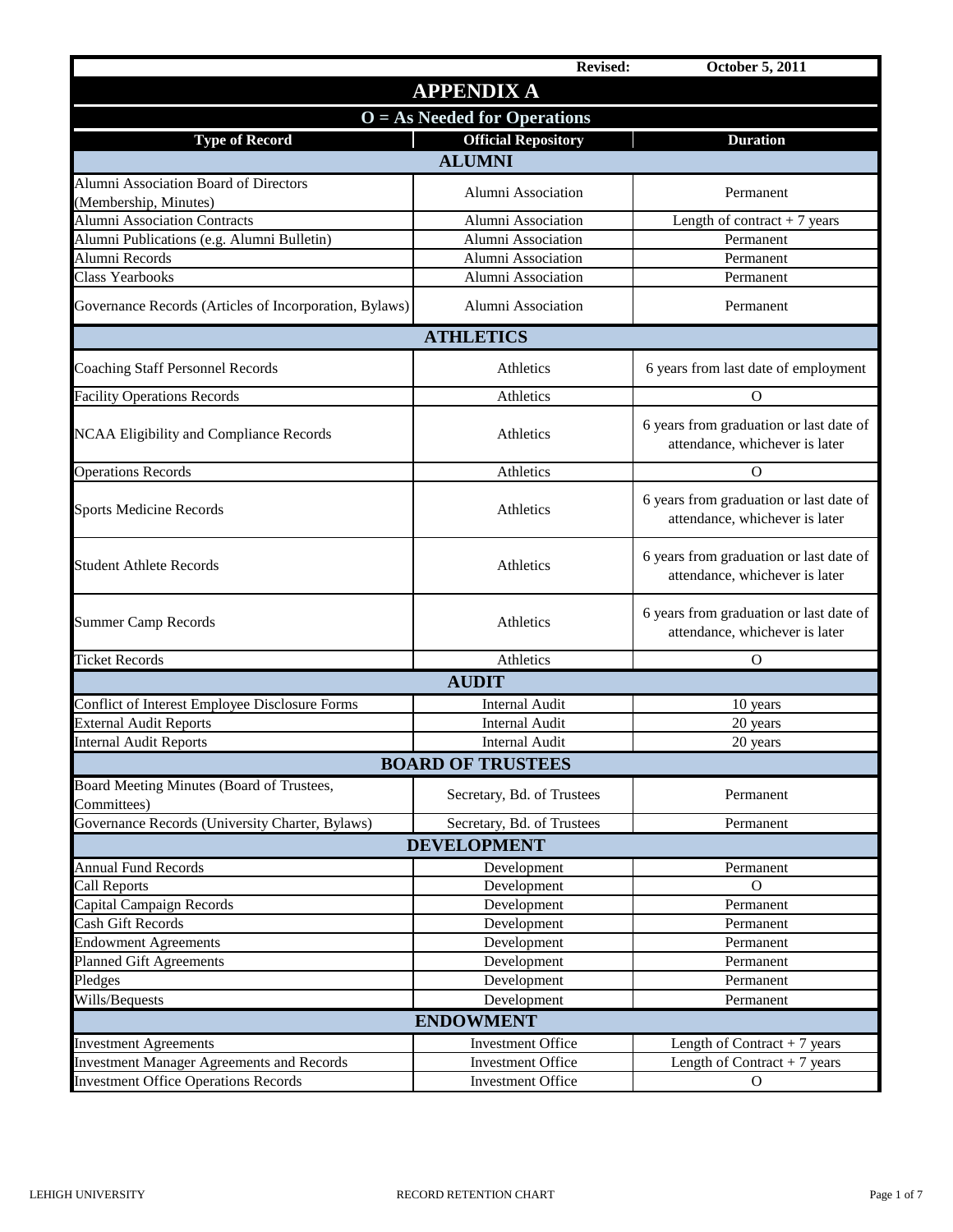|                                                                                                                                  | <b>Revised:</b>                                | <b>October 5, 2011</b>                                                                                             |  |  |
|----------------------------------------------------------------------------------------------------------------------------------|------------------------------------------------|--------------------------------------------------------------------------------------------------------------------|--|--|
|                                                                                                                                  | <b>APPENDIX A</b>                              |                                                                                                                    |  |  |
| $O = As$ Needed for Operations                                                                                                   |                                                |                                                                                                                    |  |  |
| <b>Type of Record</b>                                                                                                            | <b>Official Repository</b>                     | <b>Duration</b>                                                                                                    |  |  |
|                                                                                                                                  | <b>ENVIRONMENTAL HEALTH AND SAFETY</b>         |                                                                                                                    |  |  |
| <b>Accident Reports</b>                                                                                                          | Office of Environmental Health and<br>Safety   | 5 years                                                                                                            |  |  |
| Air Monitoring or Area Sampling                                                                                                  | Office of Environmental Health and<br>Safety   | $Employment + 10 years$                                                                                            |  |  |
| Chemical Inventories and Lists                                                                                                   | Office of Environmental Health and<br>Safety   | 5 years                                                                                                            |  |  |
| <b>Fire Incident Reports</b>                                                                                                     | Office of Environmental Health and<br>Safety   | 5 years                                                                                                            |  |  |
| Fire Protection Systems Records                                                                                                  | Office of Environmental Health and<br>Safety   | 5 years                                                                                                            |  |  |
| Hazardous Material Spill Reports                                                                                                 | Office of Environmental Health and<br>Safety   | 30 years                                                                                                           |  |  |
| Hazardous Waste Disposal Manifests and Reports                                                                                   | Office of Environmental Health and<br>Safety   | Permanent                                                                                                          |  |  |
| <b>Safety Incident Investigation Reports</b>                                                                                     | Office of Environmental Health and<br>Safety   | 5 years                                                                                                            |  |  |
|                                                                                                                                  | <b>FACILITIES</b>                              |                                                                                                                    |  |  |
| <b>Building/Site Plan Specifications</b>                                                                                         | Facilities Services and Campus<br>Planning     | Permanent                                                                                                          |  |  |
| <b>Building/Zoning Permits</b>                                                                                                   | Facilities Services and Campus<br>Planning     | Permanent                                                                                                          |  |  |
| <b>Capital Construction Final Payment Records</b>                                                                                | Facilities Services and Campus<br>Planning     | See Accounts Payable Records                                                                                       |  |  |
| Capital Construction Materials and Equipment<br>Info/Correspondence                                                              | Facilities Services and Campus<br>Planning     | Permanent                                                                                                          |  |  |
| <b>Capital Construction Project Contracts</b>                                                                                    | Facilities Services and Campus<br>Planning     | Length of Contract $+7$ years                                                                                      |  |  |
| <b>Maintenance Records</b>                                                                                                       | Facilities Services and Campus<br>Planning     | 10 years                                                                                                           |  |  |
| Operating Permits (e.g., elevators)                                                                                              | Facilities Services and Campus<br>Planning     | 3 years from expiration                                                                                            |  |  |
|                                                                                                                                  | <b>FACULTY</b>                                 |                                                                                                                    |  |  |
|                                                                                                                                  | <b>HIRING</b>                                  |                                                                                                                    |  |  |
| Academic Search<br>$I-9$                                                                                                         | Office of the Provost<br>Office of the Provost | 3 years after search<br>3 years from date of hire or<br>1 year from last date of employment,<br>whichever is later |  |  |
|                                                                                                                                  | <b>PROMOTION and TENURE</b>                    |                                                                                                                    |  |  |
| <b>Promotion Reviews</b>                                                                                                         | Office of the Provost                          | 6 years after retirement or termination                                                                            |  |  |
| <b>Tenure Reviews</b>                                                                                                            | Office of the Provost                          | 6 years after retirement or termination                                                                            |  |  |
|                                                                                                                                  | <b>FACULTY PERSONNEL FILES</b>                 |                                                                                                                    |  |  |
| Tenure/Tenure Track Faculty (Appointment and<br>Reappointment letters, Professional Activity Reports,<br><b>Travel Requests)</b> | Office of the Provost                          | 6 years after retirement or termination                                                                            |  |  |
| Other Faculty and Instructional/Research Personnel (e.g.<br>adjunct, visiting, research scientists/engineers)                    | Office of the Provost                          | 6 years after retirement or termination                                                                            |  |  |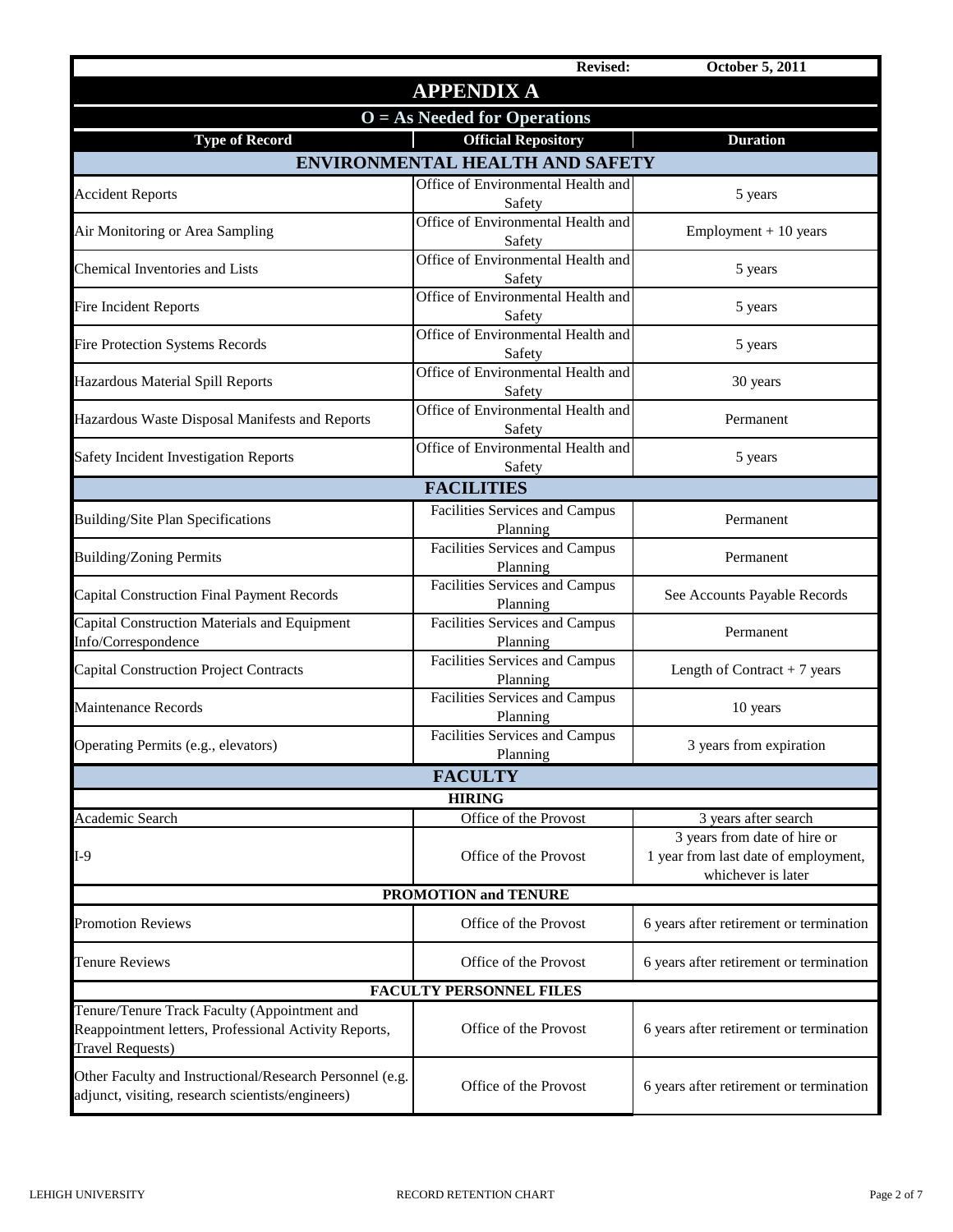|                                                      | Revised:                                      | October 5, 2011                                                                                                              |  |
|------------------------------------------------------|-----------------------------------------------|------------------------------------------------------------------------------------------------------------------------------|--|
|                                                      | <b>APPENDIX A</b>                             |                                                                                                                              |  |
| $O = As$ Needed for Operations                       |                                               |                                                                                                                              |  |
| <b>Type of Record</b>                                | <b>Official Repository</b>                    | <b>Duration</b>                                                                                                              |  |
|                                                      | <b>ACADEMIC ADMINISTRATIVE RECORDS</b>        |                                                                                                                              |  |
| Faculty Meeting Minutes, Agendas, etc.               | Secretary of the Faculty                      | O                                                                                                                            |  |
| <b>Faculty Teaching Evaluations</b>                  | Office of Institutional Research              | O or 6 years after retirement or<br>termination, whichever is longer                                                         |  |
|                                                      | <b>FINANCE and ADMINISTRATION</b>             |                                                                                                                              |  |
|                                                      | <b>ACCOUNTING and FINANCE RECORDS</b>         |                                                                                                                              |  |
| <b>Accounts Payable Records</b>                      | Controller's Office                           | 6 years                                                                                                                      |  |
| <b>Accounts Receivable Records</b>                   | Office of the Bursar                          | 6 years                                                                                                                      |  |
| <b>Annual Financial Reports</b>                      | Controller's Office                           | Permanent                                                                                                                    |  |
| <b>Banking Statements and Reconciliation Records</b> | Controller's Office                           | 6 years                                                                                                                      |  |
| <b>Capital Equipment Records</b>                     | Controller's Office                           | life of asset: records of equipment<br>purchased on federal funds must be<br>retained for 3 years after final<br>disposition |  |
| Depreciation Records                                 | Controller's Office                           | Life of Asset                                                                                                                |  |
| <b>Indirect Cost Rate Calculations</b>               | Research Accounting                           | 6 years                                                                                                                      |  |
| <b>Travel Reimbursements</b>                         | Controller's Office                           | 6 years                                                                                                                      |  |
| <b>Bond Financing Documents</b>                      | Office of the Treasurer                       | Term of Bonds $+7$ years                                                                                                     |  |
|                                                      | <b>BUDGET RECORDS</b>                         |                                                                                                                              |  |
| <b>Budget Records</b>                                | <b>Budget Office</b>                          | Approved Budget - Permanent<br>Background Documents - 10 years                                                               |  |
|                                                      | <b>PAYROLL RECORDS</b>                        |                                                                                                                              |  |
| Annual Payment Records (W-2)                         | Payroll Office                                | 5 years                                                                                                                      |  |
| <b>Departmental Time Reports</b>                     | Payroll Office                                | 5 years                                                                                                                      |  |
| Timesheets (non-exempt, wage employees)              | Payroll Office                                | 3 years                                                                                                                      |  |
| $I-9s$                                               | Payroll Office                                | 3 years after date of hire or 1 year from<br>last date of employment, whichever is<br>later                                  |  |
| Payroll Deduction Authorization Forms                | Payroll Office                                | 5 years after authorization expires or is<br>superseded                                                                      |  |
| Salary or Current Rate of Pay                        |                                               |                                                                                                                              |  |
| W-4 Forms                                            | Payroll Office                                | 5 years after superseded or employment<br>ends                                                                               |  |
| Wage or Salary Histories                             | <b>Banner System</b>                          |                                                                                                                              |  |
|                                                      | <b>FINANCE and ADMINISTRATION (Continued)</b> |                                                                                                                              |  |
|                                                      | <b>TAX</b>                                    |                                                                                                                              |  |
| Information Returns (990, 1099, etc)                 | <b>Controller's Office</b>                    | Permanent                                                                                                                    |  |
| Payroll Tax Returns (W2, SS, Unemployment)           | Controller's Office                           | 6 years                                                                                                                      |  |
| <b>Property Tax Returns</b>                          | Controller's Office                           | 6 years                                                                                                                      |  |
| <b>Sales Tax Returns</b>                             | Controller's Office                           | 6 years                                                                                                                      |  |
| Tuition Statements (Form 1098-T)                     | Office of the Bursar                          |                                                                                                                              |  |
| <b>Unrelated Business Tax Income (UBTI) Returns</b>  | Controller's Office                           | 6 years                                                                                                                      |  |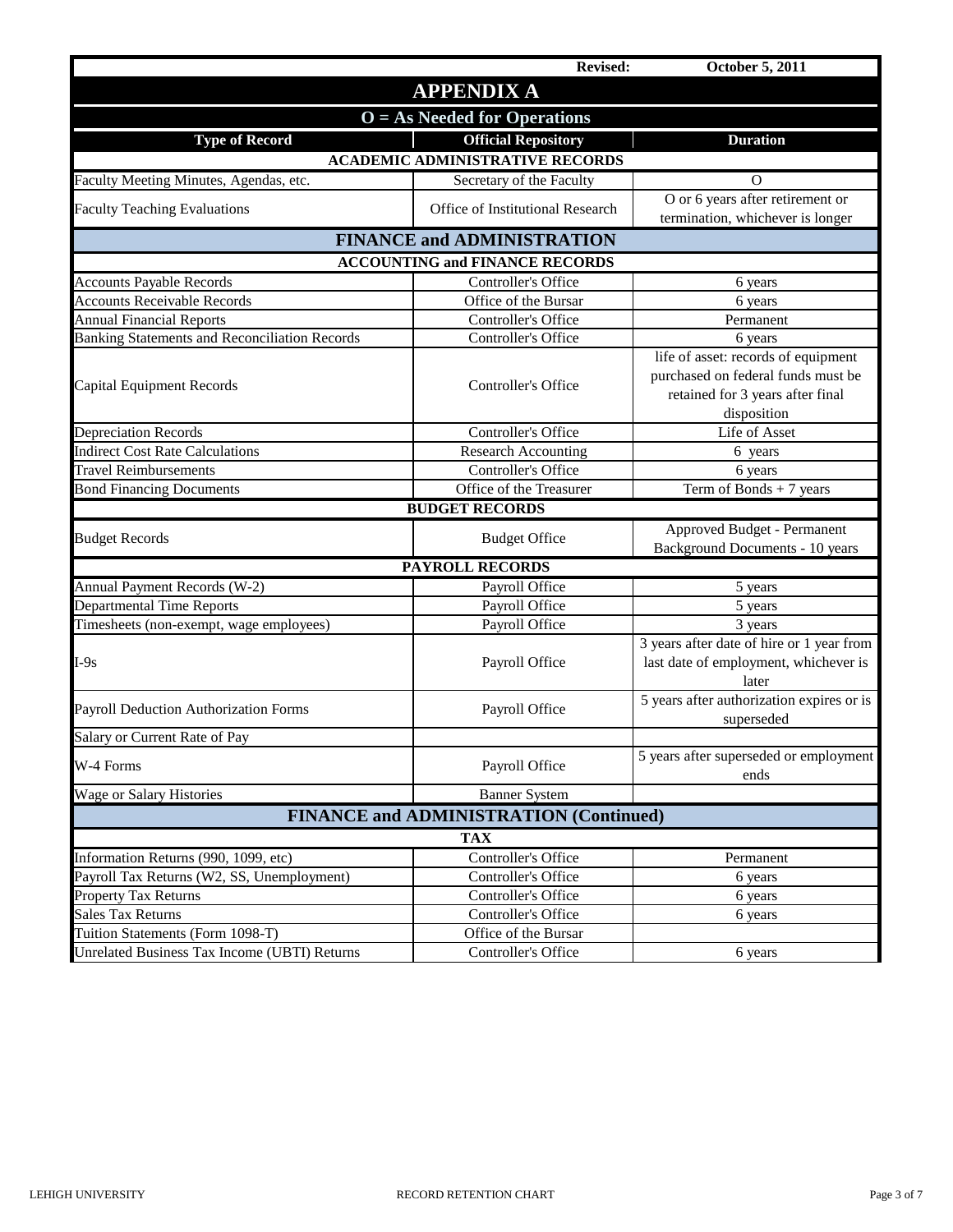|                                                      | <b>Revised:</b>                      | <b>October 5, 2011</b>                                                                                                                                                                                                                            |  |
|------------------------------------------------------|--------------------------------------|---------------------------------------------------------------------------------------------------------------------------------------------------------------------------------------------------------------------------------------------------|--|
|                                                      | <b>APPENDIX A</b>                    |                                                                                                                                                                                                                                                   |  |
| $O = As$ Needed for Operations                       |                                      |                                                                                                                                                                                                                                                   |  |
| <b>Type of Record</b>                                | <b>Official Repository</b>           | <b>Duration</b>                                                                                                                                                                                                                                   |  |
|                                                      | <b>GOVERNMENT RELATIONS</b>          |                                                                                                                                                                                                                                                   |  |
| <b>External Board Service Records</b>                | <b>Government Relations</b>          | 5 years from the expiration of the<br>commitment to the organization                                                                                                                                                                              |  |
| Federal/State Appropriations Requests                | <b>Government Relations</b>          | 10 years                                                                                                                                                                                                                                          |  |
| Government Grant Records (non-research)              | <b>Government Relations</b>          | 3 years from the date of submission of<br>the final expenditure report or, for<br>awards that are renewed quarterly or<br>annually, from the date of submission of<br>the quarterly or annual financial report,<br>as authorized by the Secretary |  |
| <b>Lobbying Disclosure Records</b>                   | <b>Government Relations</b>          | Length of Contract $+7$ years                                                                                                                                                                                                                     |  |
| Lobbyist Contracts                                   | <b>Government Relations</b>          | Length of contract<br>$+7$ years                                                                                                                                                                                                                  |  |
|                                                      | <b>HUMAN RESOURCES</b>               |                                                                                                                                                                                                                                                   |  |
|                                                      | AFFIRMATIVE ACTION/EQUAL OPPORTUNITY |                                                                                                                                                                                                                                                   |  |
| AA/EO Statistics and Reports                         | Office of the Provost                | 10 years                                                                                                                                                                                                                                          |  |
| <b>Affirmative Action Plans</b>                      | Office of the Provost                | Permanent                                                                                                                                                                                                                                         |  |
|                                                      | <b>HIRING</b>                        |                                                                                                                                                                                                                                                   |  |
| Hiring (Applications/Resumes)                        | <b>Human Resources</b>               | 6 years after retirement or termination                                                                                                                                                                                                           |  |
| <b>Job Postings/Search</b>                           | <b>Human Resources</b>               | 3 years from filling position or<br>terminating search                                                                                                                                                                                            |  |
| $I-9$                                                | <b>Human Resources</b>               | 3 years after date of hire or 1 year after<br>date of last employment, whichever is<br>later                                                                                                                                                      |  |
|                                                      | <b>EMPLOYEE PERSONNEL FILES</b>      |                                                                                                                                                                                                                                                   |  |
| <b>Performance Reviews</b>                           | <b>Human Resources</b>               | 3 years                                                                                                                                                                                                                                           |  |
| Employee Service Records/Personnel Files             | <b>Human Resources</b>               | 6 years after death of eligible employee<br>and beneficiary                                                                                                                                                                                       |  |
| <b>Position Descriptions</b>                         | Human Resources                      | 6 years after death of eligible employee<br>and beneficiary                                                                                                                                                                                       |  |
| Wage Employee Files (authorizations)                 | <b>Human Resources</b>               | O                                                                                                                                                                                                                                                 |  |
|                                                      | <b>BENEFITS and PENSION RECORDS</b>  |                                                                                                                                                                                                                                                   |  |
| <b>Beneficiary Designation Records</b>               | Human Resources                      | 5 years from payment of benefits in full                                                                                                                                                                                                          |  |
| Disability and Sick Leave Records                    | Human Resources                      | 6 years                                                                                                                                                                                                                                           |  |
| Employee Assistance Program (EAP)                    | <b>Human Resources</b>               | 7 years                                                                                                                                                                                                                                           |  |
| Health, Life and Disability Insurance Plan Documents | Human Resources                      | Permanent                                                                                                                                                                                                                                         |  |
| <b>Retirement/Pension Plans</b>                      | <b>Human Resources</b>               | Permanent                                                                                                                                                                                                                                         |  |
|                                                      | <b>LEGAL</b>                         |                                                                                                                                                                                                                                                   |  |
| Contracts                                            | Office of the General Counsel        | Length of contract $+7$ years                                                                                                                                                                                                                     |  |
| Govt. Regulatory Compliance Filings                  | Office of the General Counsel        | Permanent                                                                                                                                                                                                                                         |  |
| <b>Litigation Files/Claims</b>                       | Office of the General Counsel        | 10 years from termination of litigation<br>or service of subpoena; for claims with<br>no litigation, 3 years or until claimant<br>turns 21 years of age, whichever is later                                                                       |  |
| <b>Opinion Letters</b>                               | Office of the General Counsel        | 10 years                                                                                                                                                                                                                                          |  |
| <b>Policy Documents</b>                              | Office of the General Counsel        | Permanent                                                                                                                                                                                                                                         |  |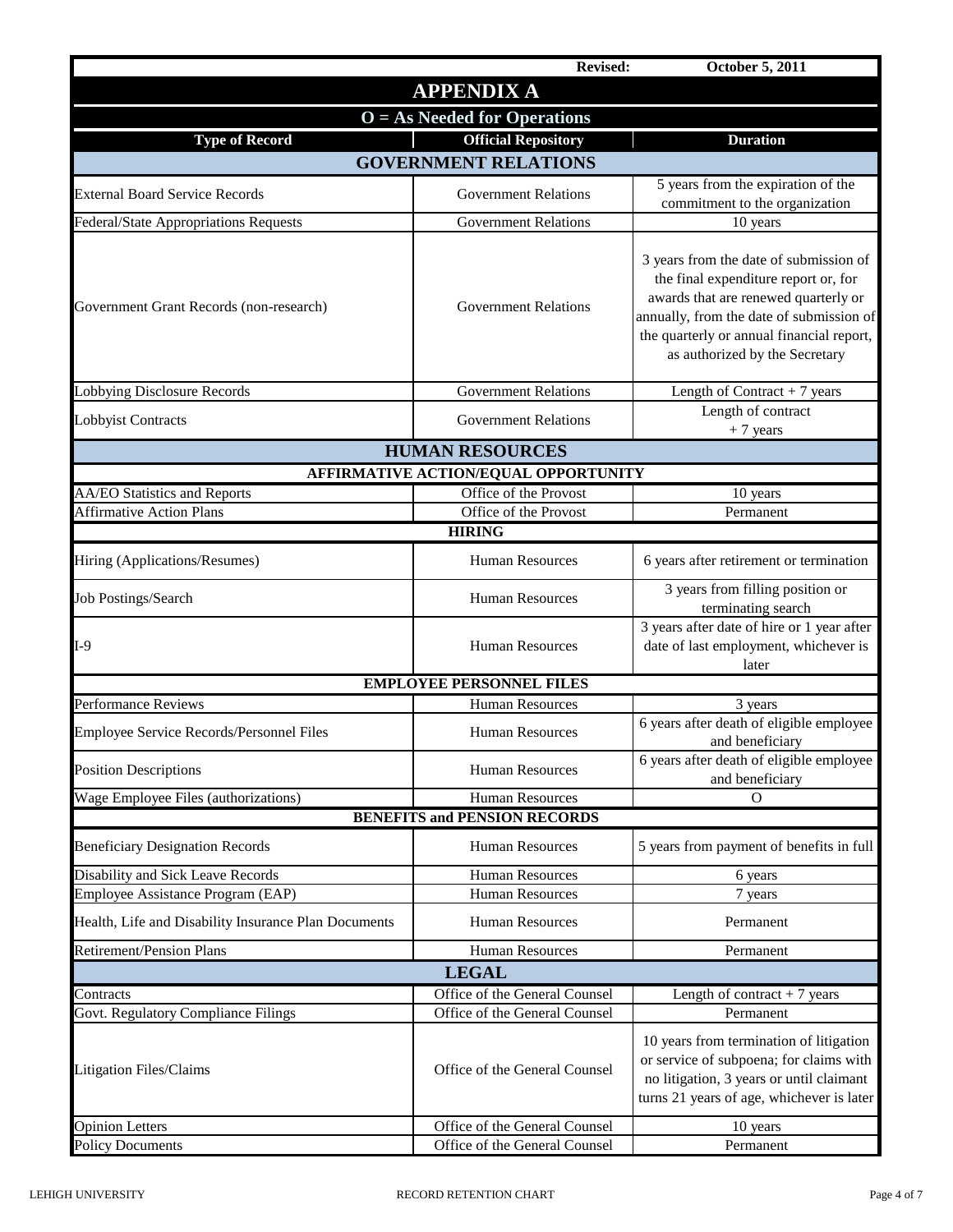|                                                        | <b>Revised:</b>                       | <b>October 5, 2011</b>                 |  |
|--------------------------------------------------------|---------------------------------------|----------------------------------------|--|
|                                                        | <b>APPENDIX A</b>                     |                                        |  |
| $O = As$ Needed for Operations                         |                                       |                                        |  |
| <b>Type of Record</b>                                  | <b>Official Repository</b>            | <b>Duration</b>                        |  |
|                                                        | <b>POLICE</b>                         |                                        |  |
|                                                        |                                       |                                        |  |
| Annual Crime Reports and Related Documentation         | <b>University Police</b>              | 7 Years                                |  |
| <b>Accreditation Records</b>                           | <b>University Police</b>              | Permanent                              |  |
| Surveillance Tapes - Audio or Video                    | <b>University Police</b>              |                                        |  |
| Dispatch Operator - Audio Tapes                        | <b>University Police</b>              |                                        |  |
| Citations                                              | <b>University Police</b>              | 7 Years                                |  |
| <b>Investigation Records</b>                           | <b>University Police</b>              | 7 Years                                |  |
| <b>Officer Personnel Files</b>                         | <b>University Police</b>              | 6 years after termination              |  |
| Prosecutions                                           | <b>University Police</b>              | 7 Years                                |  |
|                                                        | <b>PURCHASING</b>                     |                                        |  |
| <b>Contractor Performance Bonds</b>                    | <b>Purchasing Services</b>            | Length of contract $+7$ years          |  |
| Contracts                                              | <b>Purchasing Services</b>            | Length of contract $+7$ years          |  |
| <b>Purchase Orders</b>                                 | <b>Purchasing Services</b>            | 7 years                                |  |
| Requests for Proposals and Responses to RFPs           | <b>Purchasing Services</b>            | 7 years                                |  |
|                                                        | <b>REAL ESTATE</b>                    |                                        |  |
|                                                        |                                       | 7 years after expiration of lease      |  |
| <b>Lease Agreements</b>                                | Office of the Treasurer               | or contract term                       |  |
| <b>Property Deeds</b>                                  | Office of the Treasurer               | Permanent                              |  |
| <b>Title Insurance Policies</b>                        | Office of Risk Management             | Permanent                              |  |
|                                                        | RESEARCH ADMINISTRATION/TECH TRANSFER |                                        |  |
|                                                        | Office of Research                    |                                        |  |
| Animal Care and Use Records                            | and Sponsored Programs                | 3 years after conclusion of research   |  |
|                                                        | Office of Research                    |                                        |  |
| <b>Corporate Sponsored Research Agreements</b>         | and Sponsored Programs                | Length of contract $+7$ years          |  |
| Grant Proposals, Grant Awards, and Supporting          | Office of Research                    |                                        |  |
| Documentation                                          | and Sponsored Programs                | 3 years after close of grant           |  |
|                                                        | Office of Research                    |                                        |  |
| Human Subject Records                                  | and Sponsored Programs                | 3 years after conclusion of research   |  |
|                                                        | Office of Research                    |                                        |  |
| <b>Invention Assignment Forms</b>                      | and Sponsored Programs                | Permanent                              |  |
|                                                        | Office of Research                    | 7 years from expiration or             |  |
| <b>Licensing Agreements</b>                            | and Sponsored Programs                | termination of agreement               |  |
|                                                        | Office of Research                    |                                        |  |
| <b>Research Effort Reporting</b>                       | and Sponsored Programs                | 3 years after close of grant           |  |
|                                                        | <b>PATENTS and TRADEMARKS</b>         |                                        |  |
|                                                        | Office of Research                    |                                        |  |
| Patents                                                | and Sponsored Programs                | Permanent                              |  |
|                                                        | Office of Research                    | Life of Technology/Patent or Trademark |  |
| <b>Royalty Records</b>                                 | and Sponsored Programs                | $+6$ years                             |  |
| <b>Trademark Filings</b>                               | <b>University Relations</b>           | Permanent                              |  |
|                                                        | RISK MANAGEMENT AND INSURANCE         |                                        |  |
| Certificates of Insurance                              | Office of Risk Management             | 6 years after expiration               |  |
| <b>Incident or Accident Reports</b>                    | Office of Risk Management             | 4 years after report date              |  |
| <b>Indemnification Agreements</b>                      | Office of Risk Management             | Permanent                              |  |
| <b>Insurance Policies</b>                              | Office of Risk Management             | Permanent                              |  |
|                                                        |                                       |                                        |  |
| Releases and Waivers (Field trips; student activities) | Office of Risk Management             | 6 years                                |  |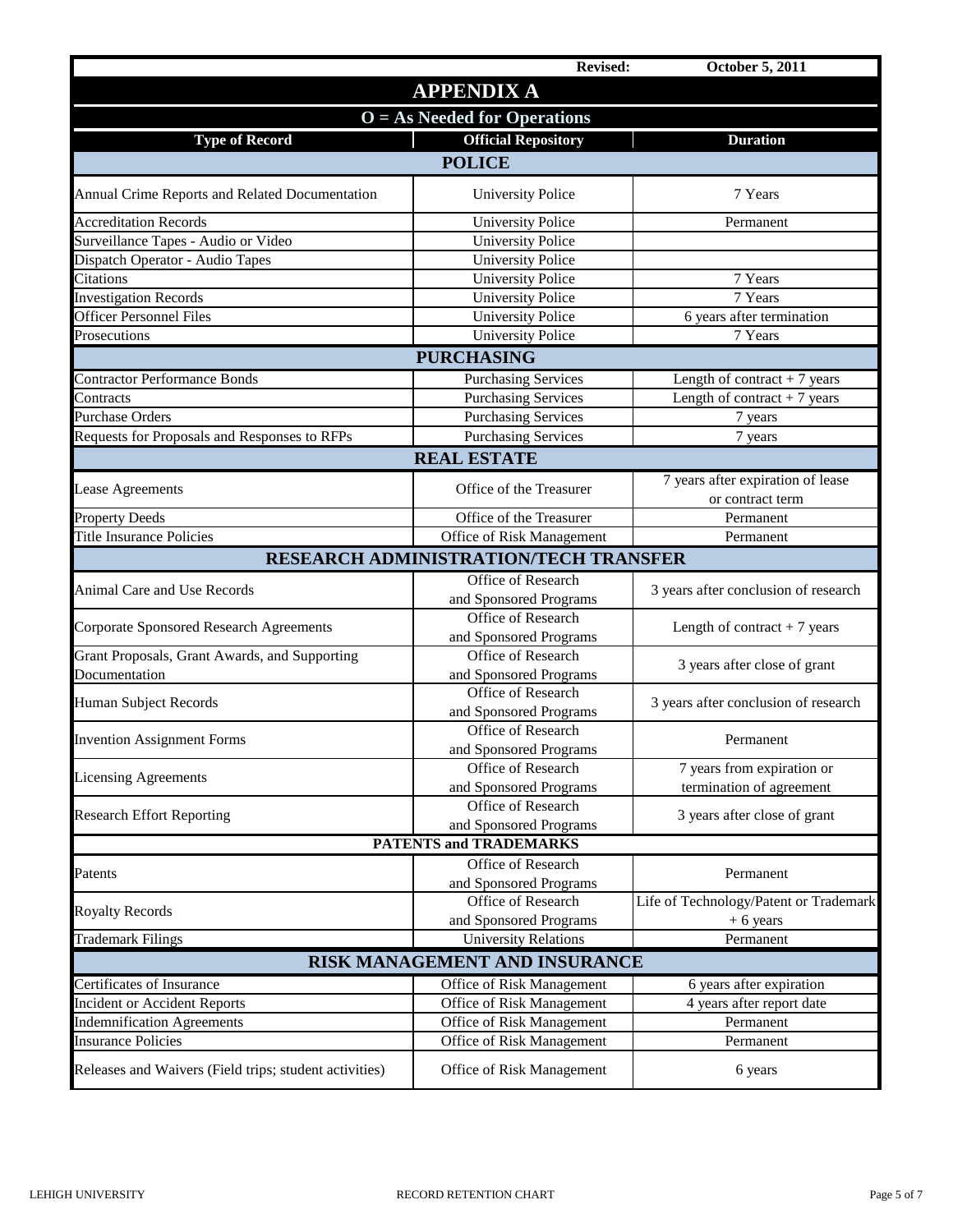|                                                                                                                                                                 | <b>Revised:</b>                                    | <b>October 5, 2011</b>                                          |
|-----------------------------------------------------------------------------------------------------------------------------------------------------------------|----------------------------------------------------|-----------------------------------------------------------------|
|                                                                                                                                                                 | <b>APPENDIX A</b>                                  |                                                                 |
|                                                                                                                                                                 | $O = As$ Needed for Operations                     |                                                                 |
| <b>Type of Record</b>                                                                                                                                           | <b>Official Repository</b>                         | <b>Duration</b>                                                 |
|                                                                                                                                                                 | <b>STUDENT RECORDS</b>                             |                                                                 |
|                                                                                                                                                                 | <b>ACADEMIC</b>                                    |                                                                 |
| <b>Academic Actions</b>                                                                                                                                         | Office of the Registrar                            | 5 years from graduation or date of last<br>attendance           |
| <b>Change of Grade Requests</b>                                                                                                                                 | Office of the Registrar                            | Permanent                                                       |
| Class Lists                                                                                                                                                     | Office of the Registrar                            | Permanent                                                       |
| <b>FERPA Requests</b>                                                                                                                                           | Office of the Registrar                            | To be kept for the life of the student<br>record file           |
| <b>Grade Sheets</b>                                                                                                                                             | Office of the Registrar                            | Permanent                                                       |
| Graded Assignments (Exams, Papers)                                                                                                                              | <b>Faculty Member</b>                              | As required by the appeal process in<br><b>Student Handbook</b> |
| <b>Graduation Lists</b>                                                                                                                                         | Office of the Registrar                            | Permanent                                                       |
| <b>Student Class Schedules</b>                                                                                                                                  | Office of the Registrar                            | 1 year from graduation date or date of<br>last attendance       |
| <b>Transcript Requests</b>                                                                                                                                      | Office of the Registrar                            | 1 year from submission date                                     |
| Transcripts                                                                                                                                                     | Office of the Registrar                            | Permanent                                                       |
| <b>Transfer Credit Requests</b>                                                                                                                                 | Office of the Registrar                            | 5 years from graduation                                         |
| Withdrawal/Leave of Absence Authorizations                                                                                                                      | Office of the Registrar                            | 5 years from last date of attendance                            |
|                                                                                                                                                                 | <b>STUDENT RECORDS (Continued)</b>                 |                                                                 |
|                                                                                                                                                                 | <b>ADMISSIONS RECORDS</b>                          |                                                                 |
| <b>Advanced Placement Records</b>                                                                                                                               | Office of the Registrar                            | 5 years from graduation date or date of<br>last attendance      |
| Applications for Admission (Matriculating Students)<br>and Related Records (High School Transcripts, SAT,<br>Letters of Recommendation, TOEFL, etc.)            | Office of the Registrar                            | Permanent                                                       |
| Applications for Admission/Readmission (Non-<br>matriculating Students) and Related Records (High<br>School Transcripts, etc.)                                  | Office of the Registrar                            | 5 years from graduation date or date of<br>last attendance      |
| International Student Forms (I-20, etc.)                                                                                                                        | Office of International Students and<br>Scholars   | 5 years                                                         |
| <b>Monthly Audit</b>                                                                                                                                            | Office of Admissions                               | O                                                               |
| Program Attendees/Contact Lists                                                                                                                                 | Office of Admissions                               | $\Omega$                                                        |
| <b>Student Worker Privacy Statements</b>                                                                                                                        | Office of Admissions                               | Term of Student Employment                                      |
| Various reports (ex. Lists of students by Academic<br>Index, Cohort, Attribute, Region Code, Non-Citizens,<br>Ethnicity, # of Contacts, Alumni Club Code, etc.) | Office of Admissions                               | $\mathbf{O}$                                                    |
|                                                                                                                                                                 | STUDENT TUITION, BILLING and FINANCIAL AID RECORDS |                                                                 |
| <b>Financial Aid Applications</b>                                                                                                                               | Office of Financial Aid                            | 5 years from graduation date or date of<br>last attendance      |
| Gold Plus Merchant Participation Agreements and<br><b>Records Bursar</b>                                                                                        | Office of the Bursar                               | Length of contract $+7$ years                                   |
| Gold Plus User Records                                                                                                                                          | Office of the Bursar                               | Account close $+5$ years                                        |
| Loan Records                                                                                                                                                    | Office of the Bursar                               | 3 years after loan is repaid in full                            |
| Other Fees (e.g. room and board, etc.)                                                                                                                          | Office of the Bursar                               | 5 years from graduation date or date of<br>last attendance      |
| Scholarship Records                                                                                                                                             | Office of Financial Aid                            | 5 years from graduation date or date of<br>last attendance      |
| Tuition Billing and Payment Records                                                                                                                             | Office of the Bursar                               | 5 years from graduation date or date of<br>last attendance      |
| <b>Tuition Prepayment Agreements</b>                                                                                                                            | Office of the Bursar                               | Length of contract $+7$ years                                   |